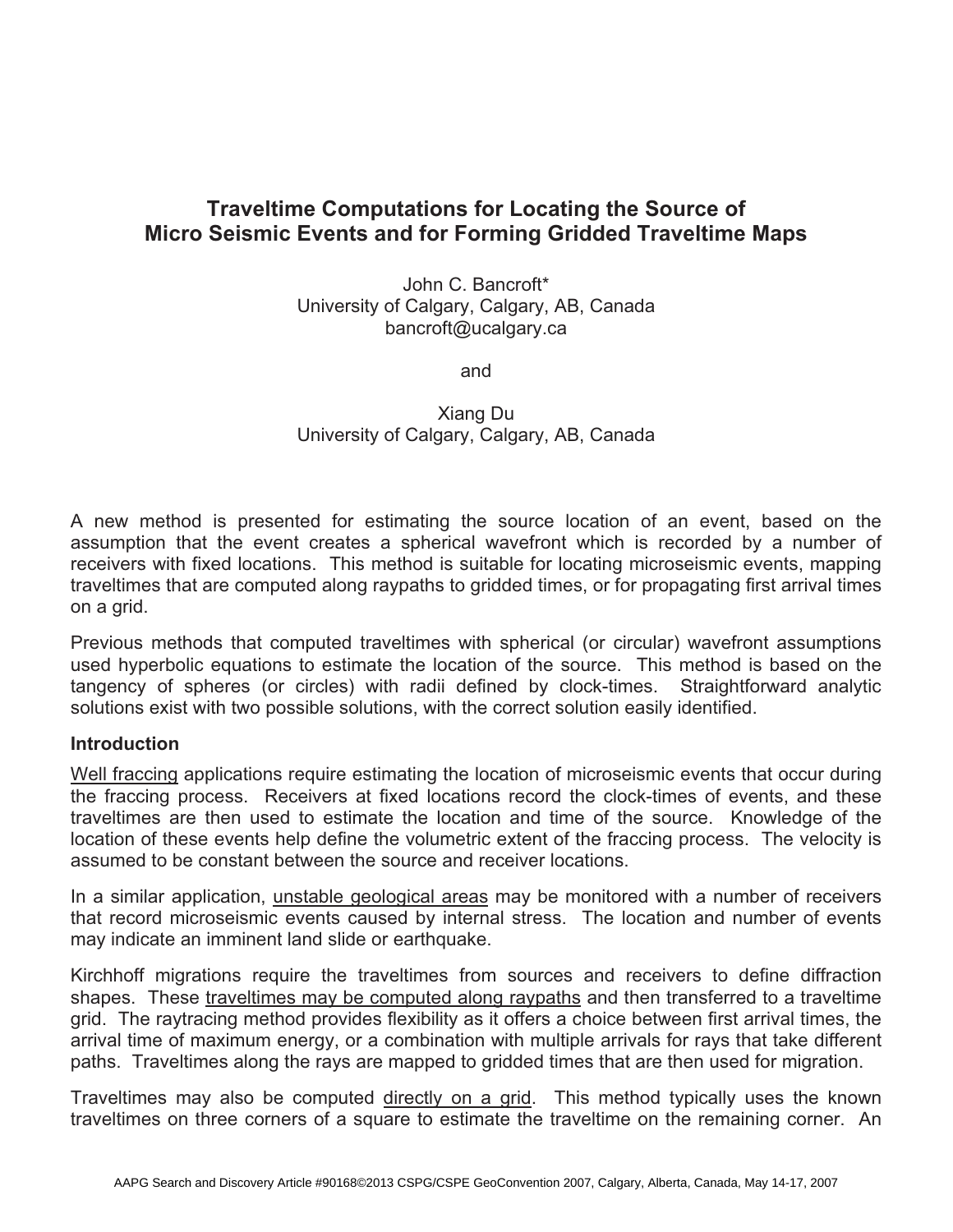industry standard (Vidale 1988) uses a finite difference solution to the eikonal equation. This method assumes plane waves and produces significant errors when the radius of curvature of the wavefront approaches the grid size (Bancroft 2005). The new spherical method competes with hyperbolic assumptions (Vidale 1988, Bancroft 2005) as both assume a spherical wavefront.

The raypath and gridded traveltime estimations assume that the local velocity in the area defined by the defined times is constant. This area may be extended, without error, to cover an area that includes the apparent source location.

Two dimensional (2D) applications assume three known (receiver) locations, while three dimensional applications require four known locations.

## **Theory**

The method presented in this paper assumes the wavefront is locally spherical in the area of interest, and then computes the center of curvature which becomes the apparent source of the spherical wavefront. The excitation clock-time at the source point is also computed.

The solution is based on the tangency of circles for 2D data and spheres for 3D data. We develop the method for 2D data as it can be visualized and then extend the method to 3D using parallel development.

We start by assuming a source location  $(x_0, z_0)$  and three arbitrarily located receiver points  $(x_1, z_1)$ ,  $(x_2, z_2)$ , and  $(x_3, z_3)$  as illustrated in Figure 1a. The traveltimes recorded at these locations are  $t_1$ , *t*2, and *t*3 and are clock-times, i.e. not the travel times from the source point. We assume the event started at the source location with time  $t<sub>0</sub>$ . The traveltimes between the source and receiver locations (delta-times) are then defined by  $t_{01} = (t_1 - t_0)$ ,  $t_{02} = (t_2 - t_0)$ , and  $t_{03} = (t_3 - t_0)$ . These delta-times may be used to define radii  $r_{01}$ ,  $r_{02}$ , and  $r_{03}$  or distances from the source to the receiver locations. Rather than draw circles centered at the source point, we draw circles centered at the receiver locations as illustrated in Figure 1b. The intersection of these circles define the source location. However, we do not know these radii at the beginning of our problem.



Figure 1. a) The geometry of a source (S) location and three receiver (R) locations, b) the delta-time (initially unknown) radius from the receivers intersecting at the source location, and c) clock times that are tangent to a circle with radius of the source time centered at the source location.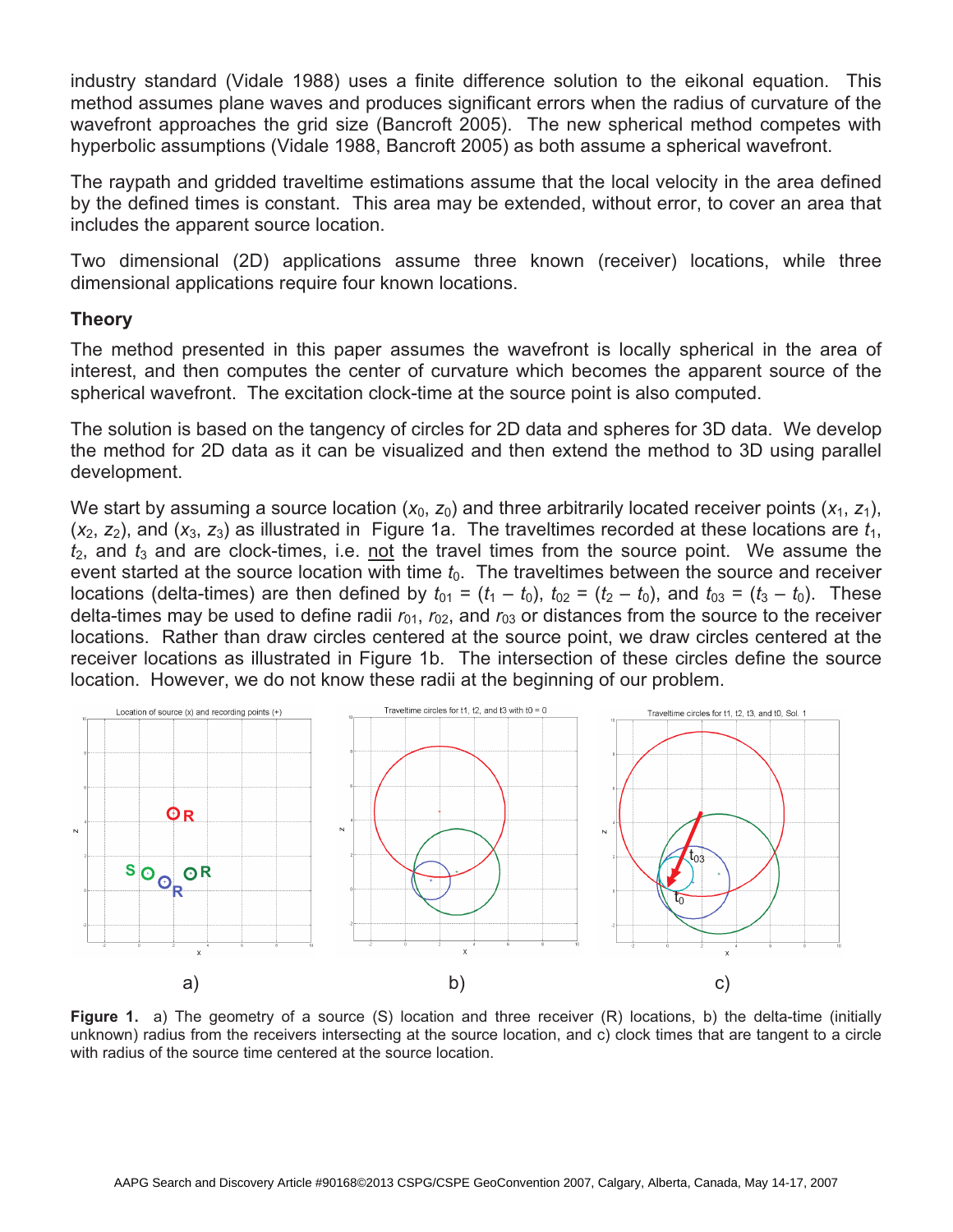We do know the times  $t_1$ ,  $t_2$ , and  $t_3$  and we can draw circles representing their radii as illustrated in Figure 1c. The radii of these circles is the sum of the source time  $t_0$  plus the delta-times to the *receiver, i.e.*  $r_1 = v(t_0 + t_{01})$ ,  $r_2 = v(t_0 + t_{02})$ , and  $r_3 = v(t_0 + t_{03})$ . It is now important to note that these three circles pass beyond the source point with the same distance  $v^*t_0$  as illustrated in Figure 1c.

Figure 1c also contains a cyan circle about the source point with radius  $v^*t_0$ . This circle is tangent to the three other circles. The points of tangency are on lines drawn from the receiver location and through the source location. At this point in our development we don't know the location (x<sub>0</sub>,  $z_0$ ) or time  $t_0$  of the source point. What we do know is the radius of the three circles in Figure 1c, and that the source location can be found by locating a circle (cyan in Figure 1c) that is tangent to these three known circles.

The problem of finding a circle that is tangent to three given circles has been of interest for centuries and the first solution is attributed to Apollonius of Perga who was born in 261 BC. Geometric constructions are possible but complex, illustrating that a solution should "involve nothing more than quadratic equations", (Website 1). Numerous algebraic solutions are also available on the web, and we will follow one based on Website 2.

For 2D applications we start with equations representing the three circles with radii from the source to the three receiver locations, i.e.

$$
(x1 - x0)2 + (z1 - z0)2 = v2(t1 - t0)2
$$
  
\n
$$
(x2 - x0)2 + (z2 - z0)2 = v2(t2 - t0)2
$$
  
\n
$$
(x3 - x0)2 + (z3 - z0)2 = v2(t3 - t0)2.
$$

We then use algebra (Bancroft and Du 2006a, b) to solve for the unknowns  $x_0$ ,  $z_0$  and  $t_0$ . We use a similar set of equations for the 3D application

$$
(x_1 - x_0)^2 + (y_1 - y_0)^2 + (z_1 - z_0)^2 = v^2 (t_1 - t_0)^2
$$
  
\n
$$
(x_2 - x_0)^2 + (y_2 - y_0)^2 + (z_2 - z_0)^2 = v^2 (t_2 - t_0)^2
$$
  
\n
$$
(x_3 - x_0)^2 + (y_3 - y_0)^2 + (z_3 - z_0)^2 = v^2 (t_3 - t_0)^2
$$
  
\n
$$
(x_4 - x_0)^2 + (y_4 - y_0)^2 + (z_4 - z_0)^2 = v^2 (t_4 - t_0)^2,
$$

to solve for the unknowns  $x_0$ ,  $y_0$ ,  $z_0$ , and  $t_0$ . The 3D solution still has only two possible solutions.

## **Comments**

The clock times are abitrary in that a constant time can be added or subtracted without affecting the problem. Consequently, one receiver time can be assumed to be zero and subtracted from all the other clock-times. In this case, the source clock time will become negative. There will be a corresponding slight simplification to the solution.

Observations of the spheres (circles) verify that the source sphere (circle) has a radius less than all the other receiver spheres (circles). This is also intuitively obvious as the source clock-time must be less that that of the clock-times of the receivers as they must include the additional deltatimes. This simplifies the choice between the two solutions.

The solutions include one that is internal to all the spheres or external to all the spheres. The correct solution is the one internal to the spheres and will have a radius that is less than the external sphere. These results are illustrated in Figure 2, which contains in (a) one perspective